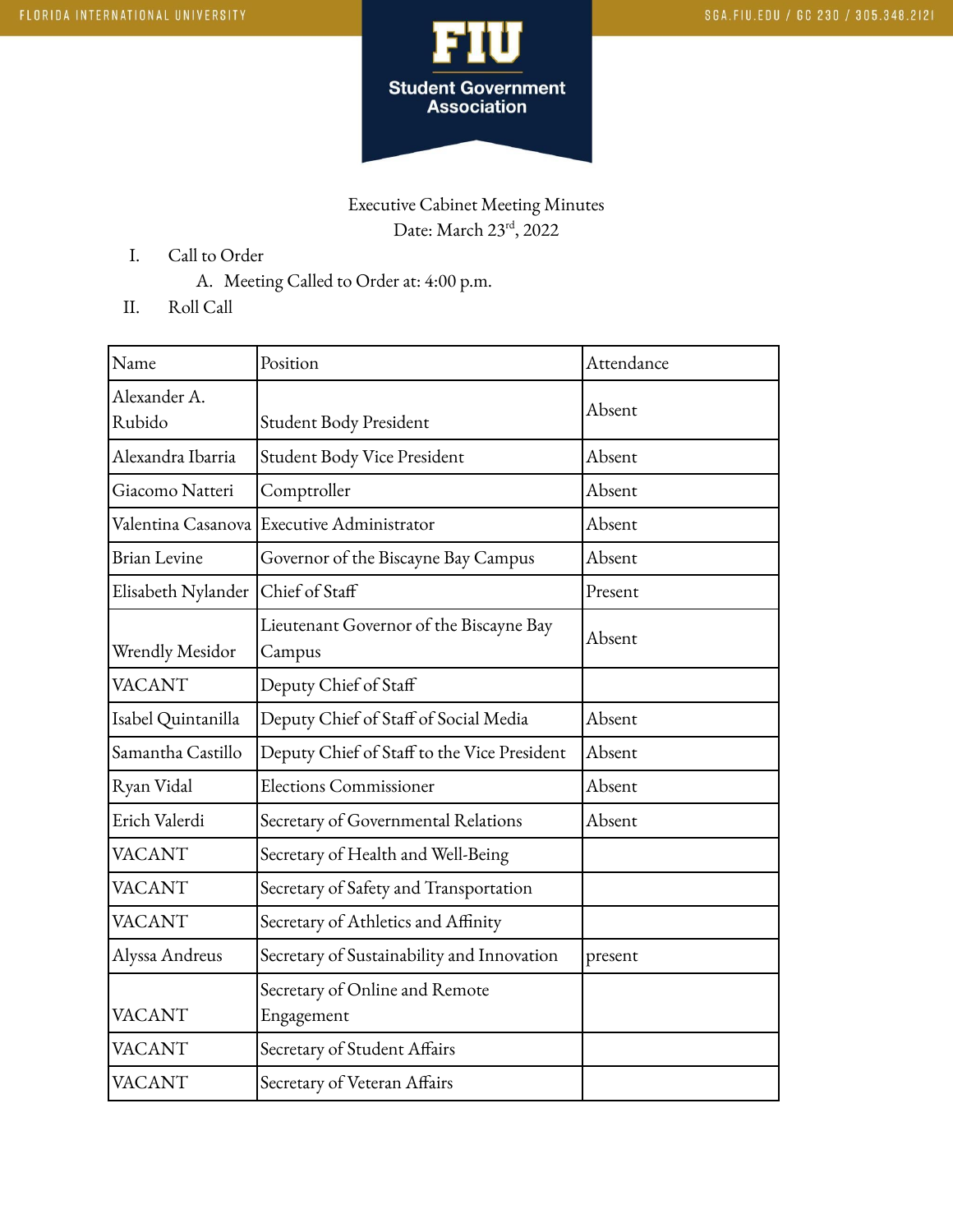| Mariam Ramirez | Secretary of Diversity and Inclusion                                 | present |
|----------------|----------------------------------------------------------------------|---------|
| VACANT         | Staff Secretary of Environmental Resilience<br>and Green Initiatives |         |
| VACANT         | Staff Secretary of Social Justice and<br>Advocacy                    |         |
| VACANT         | Staff Secretary of Talent Recruitment and<br>Leadership Development  |         |
| VACANT         | Staff Secretary of Campus Engagement                                 |         |
| VACANT         | Staff Secretary of TBA                                               |         |
| VACANT         | Deputy Comptroller                                                   |         |
| Alexandra Abad | Director of Social Media and Strategic<br>Communications             | Absent  |
| VACANT         | Director of TBA                                                      |         |
| VACANT         | Director of TBA                                                      |         |
| VACANT         | Director of TBA                                                      |         |

## III. Reports

- A. Student Body President
- B. Student Body Vice President
- C. Comptroller
- D. Executive Administrator
- E. Governor of the Biscayne Bay Campus
- F. Chief of Staff
	- 1. Spoke about various application methods as well as educating members on proper etiquette for graduate schools
- G. Lieutenant Governor of the Biscayne Bay Campus
	- 1. Vacant
- H. Deputy Chief of Staff
- I. Deputy Chief of Staff of Social Media
- J. Deputy Chief of Staff to the Vice President
- K. Elections Commissioner
- L. Secretary of Governmental Relations
- M. Secretary of Health and Well-Being